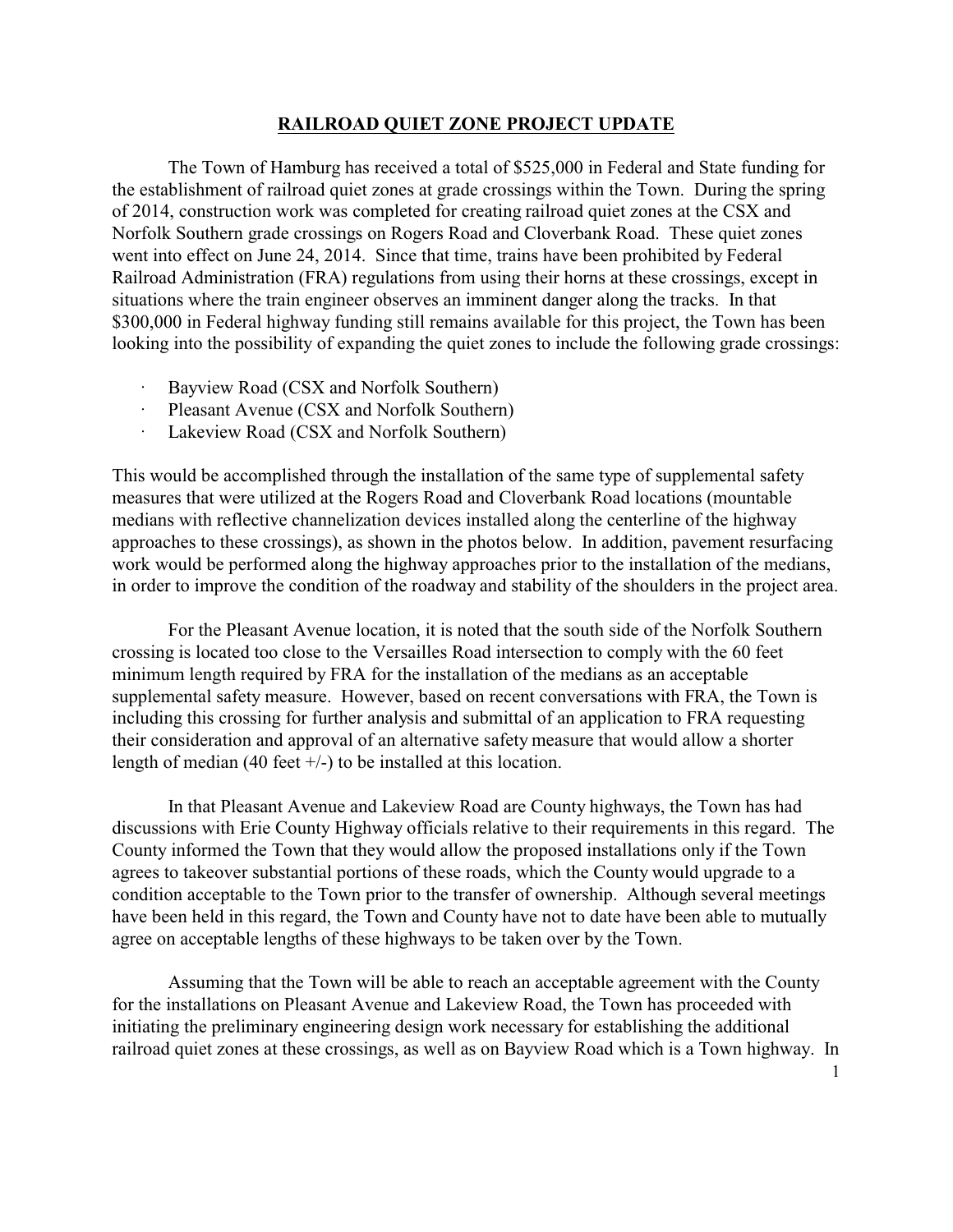order to have the Federal funding allocated for this purpose, an Initial Project Proposal form and associated documents were prepared and submitted to the New York State Department of Transportation (NYSDOT). Following a required review and approval process by various entities, the Greater Buffalo Niagara Regional Transportation Council added the project to the Transportation Improvement Program. This then allowed NYSDOT to prepare and issue the Federal funding agreement to the Town. The Town Board adopted an authorizing resolution for this agreement on 1/26/15, and the signed agreement was returned to NYSDOT on 2/3/15 for final execution by appropriate State agency officials.

By 1/27/15 resolution, the Town retained Erdman Anthony Engineers for providing the preliminary engineering services for this project, as an amendment to their previous engineering contract with the Town for the Rogers Road and Cloverbank Road railroad quiet zone project. They have started their work in this regard and performed the necessary site survey work in the area of each of the crossings. It is expected that the design work will be completed by the end of this year, pending timely reviews and approvals by NYSDOT, FRA, and the railroads during the design process, as well as a favorable outcome in the ongoing negotiations with the County.

After an agreement is reached with the County for the Pleasant Avenue and Lakeview Road portions of the project, the County will need to undertake a project to resurface the roads and perform other necessary improvements. The Town will also need to prepare and issue a Notice of Intent for the project and have the USDOT Grade Crossing Inventory Forms updated in compliance with FRA requirements in this regard. Also, CSX will need to install necessary equipment at their crossings (power out indicators), and railroad right-of-entry permits will need to be obtained by the Town's construction contractor for the project. Based on these factors, it is considered that the earliest that the quiet zone construction could take place is Spring 2016. Upon the completion of construction, FRA requires that a Notice of Establishment be issued by the Town, following which a minimum 21 day period is necessary before the quiet zones go into effect.

Copies of various documents from the currently proposed and previously completed quiet zone projects are available for review in the Town documents section of the Town of Hamburg website, which can be accessed as follows:

http://www.townofhamburgny.com/Important\_Town\_Documents-117736.html

Prepared by: Town of Hamburg Engineering Dept. Date Issued: April 16, 2015